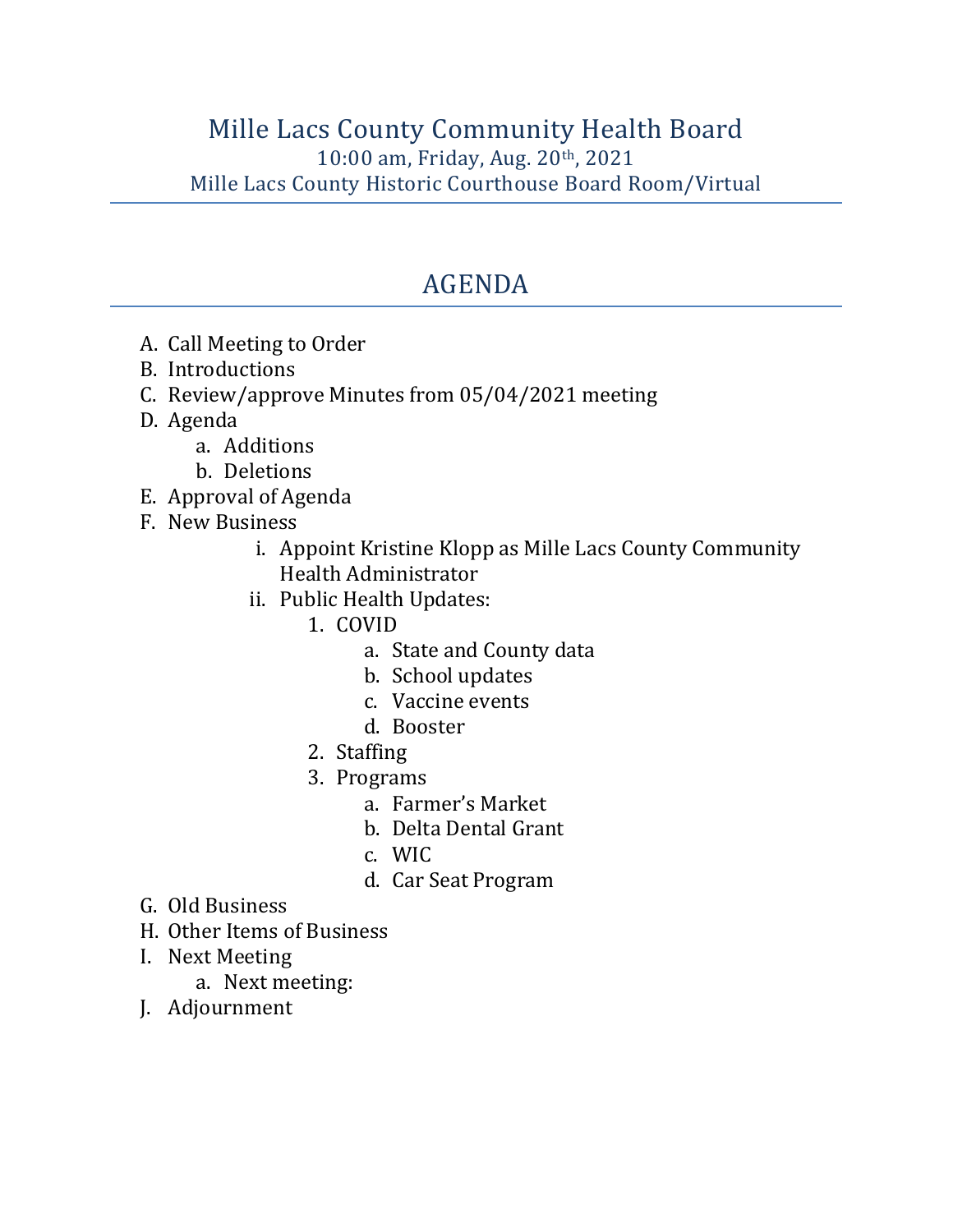## **RESOLUTION Mille Lacs County Community Health Board**

The Mille Lacs County Community Health Board (Board), by virtue of its authority under Minnesota Statutes, Chapter 145A, and by this Resolution of the Board adopted at the scheduled meeting held on August 20, 2021 here by appoints as Agent of the Board the following person:

| NAME:  | Kristine Klopp CHS Administrator |
|--------|----------------------------------|
| PHONE: | (320) 983-8373                   |

To act on the Board's behalf and bind the Board effective August 20, 2021 for the purposes of:

- A. To serve as the Community Health Services Administrator and the Board's agent in communicating with the Commissioner of Health between Board meetings, including receiving information from the Commissioner and disseminating that information to the Board, as well as, providing to the Commissioner of the Board's behalf (Minnesota Statute 145A.04, Subd. 2).
- B. To sign and submit to the Commissioner the required written components of the Local Public Health Act including identification of local priorities, progress reports and budgets according to Minnesota Statute 145A.04, Subd. 1a:
- C. To sign and submit, to the Commissioner, the program's annual budget, revision to the budget and expenditure reports submitted according to Minnesota Statute 145A.
- D. To review, approve and submit invoices on behalf of the Board for activities for funding program opportunities administered by the Minnesota Department of Health:

Supplemental Food Program for Women, Infants and Children (WIC) Follow Along Program Immunization Registry-MIIC